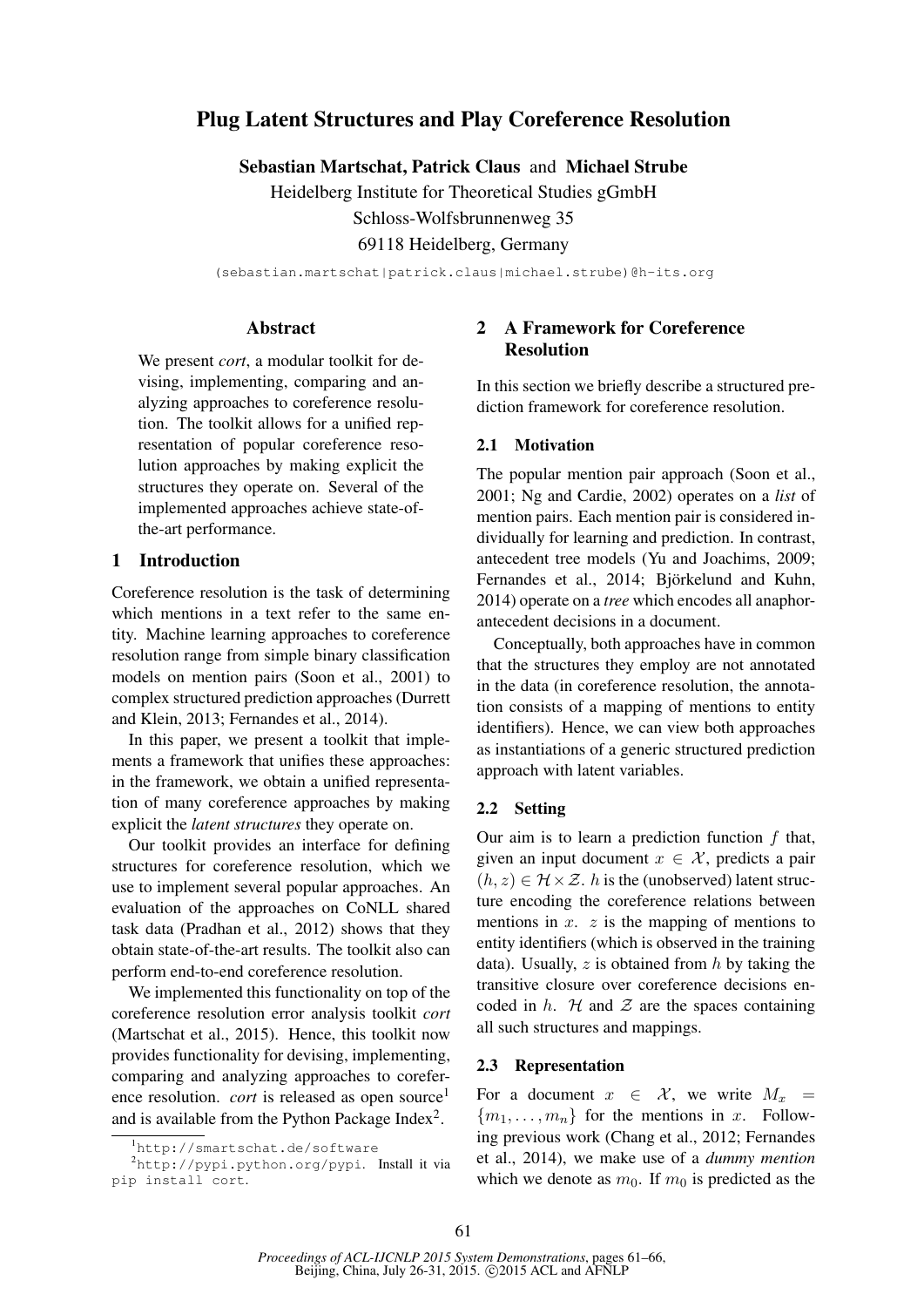antecedent of a mention  $m_i$ , we consider  $m_i$  nonanaphoric. We define  $M_x^0 = \{m_0\} \cup M_x$ .

Inspired by previous work (Bengtson and Roth, 2008; Fernandes et al., 2014; Martschat and Strube, 2014), we adopt a graph-based representation of the latent structures  $h \in \mathcal{H}$ . In particular, we express structures by *labeled directed graphs* with vertex set  $M_x^0$ .



Figure 1: Latent structure underlying the mention ranking and the antecedent tree approach. The black nodes and arcs represent one substructure for the mention ranking approach.

Figure 1 shows a structure underlying the mention ranking and the antecedent tree approach. An arc between two mentions signals coreference. For antecedent trees (Fernandes et al., 2014), the whole structure is considered, while for mention ranking (Denis and Baldridge, 2008; Chang et al., 2012) only the antecedent decision for one anaphor is examined. This can be expressed via an appropriate segmentation into subgraphs which we refer to as *substructures*. One such substructure encoding the antecedent decision for  $m_3$  is colored black in the figure.

Via arc labels we can express additional information. For example, mention pair models (Soon et al., 2001) distinguish between *positive* and *negative* instances. This can be modeled by labeling arcs with appropriate labels, such as  $+$  and  $-$ .

#### 2.4 Inference and Learning

As is common in natural language processing, we model the prediction of  $(h, z)$  via a linear model. That is,

$$
f(x) = f_{\theta}(x) = \underset{(h,z) \in \mathcal{H} \times \mathcal{Z}}{\arg \max} \langle \theta, \phi(x, h, z) \rangle,
$$

where  $\theta \in \mathbb{R}^d$  is a parameter vector and  $\phi$ :  $\mathcal{X} \times$  $\mathcal{H} \times \mathcal{Z} \rightarrow \mathbb{R}^d$  is a joint feature representation for inputs and outputs. When employing substructures, one maximization problem has to be solved for each substructure (instead of one maximization problem for the whole structure).

To learn the parameter vector  $\theta \in \mathbb{R}^d$  from training data, we employ a latent structured perceptron (Sun et al., 2009) with cost-augmented inference (Crammer et al., 2006) and averaging (Collins, 2002).

# 3 Implementation

We now describe our implementation of the framework presented in the previous section.

#### 3.1 Aims

By expressing approaches in the framework, researchers can quickly devise, implement, compare and analyze approaches for coreference resolution. To facilitate development, it should be as easy as possible to define a coreference resolution approach. We first describe the general architecture of our toolkit before giving a detailed description of how to implement specific coreference resolution approaches.

# 3.2 Architecture

The toolkit is implemented in Python. It can process raw text and data conforming to the format of the CoNLL-2012 shared task on coreference resolution (Pradhan et al., 2012). The toolkit is organized in four modules: the preprocessing module contains functionality for processing raw text, the core module provides mention extraction and computation of mention properties, the analysis module contains error analysis methods, and the coreference module implements the framework described in the previous section.

## 3.2.1 **preprocessing**

By making use of  $NLTK<sup>3</sup>$ , this module provides classes and functions for performing the preprocessing tasks necessary for mention extraction and coreference resolution: tokenization, sentence splitting, parsing and named entity recognition.

#### 3.2.2 **core**

We employ a rule-based mention extractor, which also computes a rich set of mention attributes, including tokens, head, part-of-speech tags, named entity tags, gender, number, semantic class, grammatical function and mention type. These attributes, from which features are computed, can be extended easily.

<sup>3</sup>http://www.nltk.org/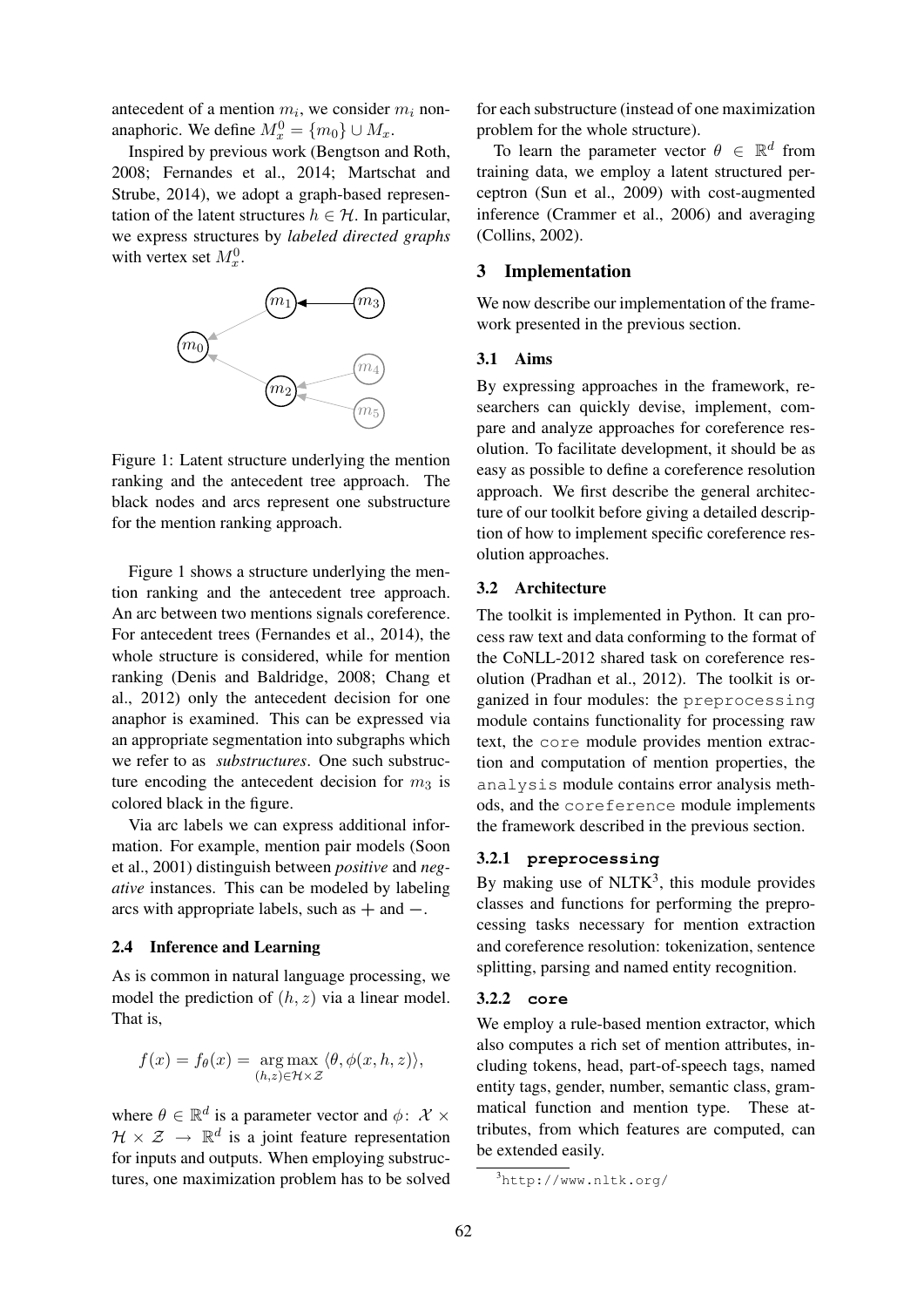# **cort visualization: wsj\_0174\_part\_000**



Figure 2: Visualization of errors.

#### 10. The ban on crossborder movement was imposed last month after a 3.2.3 analysis

To support system development, this module implements the error analysis framework of Martschat and Strube (2014). Users can extract, analyze and visualize recall and precision errors of the systems they are working on. Figure 2 shows a screenshot of the visualization. A more detailed description can be found in Martschat et al. (2015).

#### 3.2.4 **coreference**

This module provides features for coreference resolution and implements the machine learning framework described in the previous section.

We implemented a rich set of features employed in previous work (Ng and Cardie, 2002; Bengtson and Roth,  $2008$ ; Biörkelund and Kuhn,  $2014$ ), including lexical, rule-based and semantic features. The feature set can be extended by the user.

The module provides a structured latent perceptron implementation and contains classes that implement the workflows for training and prediction. As its main feature, it provides an interface for defining coreference resolution approaches. We already implemented various approaches (see Section 4).

#### 3.3 Defining Approaches

The toolkit provides a simple interface for devising coreference resolution approaches via structures. The user just needs to specify two functions: an *instance extractor*, which defines the

# Listing 1 Instance extraction for the mention ranking model with latent antecedents.

```
def extract_substructures(doc):
 substructures = []
 # iterate over mentions
for i, ana in enumerate(
     doc.system_mentions):
   ana_arcs = []
   # iterate in reversed order over
   # candidate antecedents
   for ante in sorted(
      doc.system_mentions[:i],
      reverse=True):
     ana_arcs.append((ana, ante))
   substructures.append(ana_arcs)
return substructures
```
# Listing 2 Decoder for the mention ranking model with latent antecedents.

```
class RankingPerceptron(
  perceptrons.Perceptron):
def argmax(self, substructure,
           arc_information):
  best_arc, best_arc_score, \
  best_cons_arc, best_cons_arc_score, \
  consistent = self.find_best_arcs(
     substructure, arc_information)
  return ([best_arc], [],
           [best_arc_score],
           [best_cons_arc], [],
           [best_cons_arc_score],
           consistent)
```
search space for the optimal (sub)structures, and a *decoder*, which, given a parameter vector, finds optimal (sub)structures. The toolkit then performs training and prediction using these user-specified functions. The user can further customize the approach by defining *cost functions* to be used during cost-augmented inference, and *clustering algorithms* to extract coreference chains from latent structures, such as closest-first (Soon et al., 2001) or best-first (Ng and Cardie, 2002).

In the remainder of this section, we present an example implementation of the mention ranking model with latent antecedents (Chang et al., 2012) in our toolkit.

#### 3.3.1 Instance Extractors

The instance extractor receives a document as input and defines the search space for the maximization problem to be solved by the decoder. To do so, it needs to output the segmentation of the la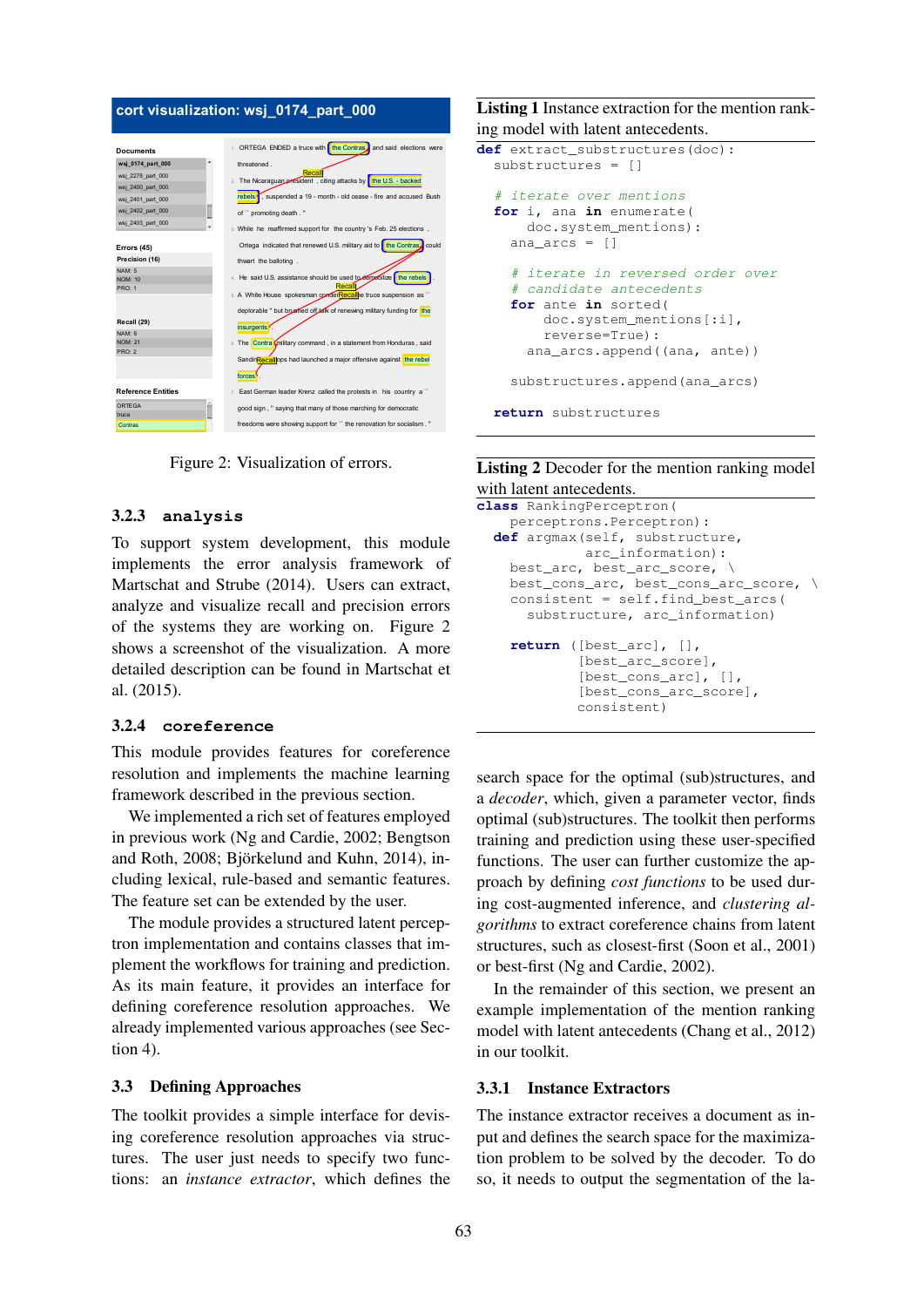Listing 3 Cost function for the mention ranking model with latent antecedents.

```
def cost_based_on_consistency(arc):
   ana, ante = arc
   consistent = \n\sqrt{2}ana.decision_is_consistent(ante)
   # false new
   if not consistent and \
       ante.is_dummy():
     return 2
   # wrong link
   elif not consistent:
     return 1
   # correct
   else:
     return 0
```
tent structure for one document into substructures, and the candidate arcs for each substructure.

Listing 1 shows source code of the instance extractor for the mention ranking model with latent antecedents. In this model, each antecedent decision for a mention corresponds to one substructure. Therefore, the extractor iterates over all mentions. For each mention, arcs to all preceding mentions are extracted and stored as candidate arcs for one substructure.

# 3.3.2 Decoders

The decoder solves the maximization problems for obtaining the highest-scoring latent substructures consistent with the gold annotation, and the highest-scoring cost-augmented latent substructures.

Listing 2 shows source code of a decoder for the mention ranking model with latent antecedents. The input to the decoder is a *substructure*, which is a set of arcs, and a mapping from arcs to information about arcs, such as features or costs. The output is a tuple containing

- a list of arcs that constitute the highestscoring substructure, together with their labels (if any) and scores,
- the same for the highest-scoring substructure consistent with the gold annotation,
- the information whether the highest-scoring substructure is consistent with the gold annotation.

To obtain this prediction, we invoke the auxiliary function self.find best arcs. This function searches through a set of arcs to find the overall highest-scoring arc and the overall highestscoring arc consistent with the gold annotation.

Furthermore, it also outputs the scores of these arcs according to the model, and whether the prediction of the best arc is consistent with the gold annotation.

For the mention ranking model, we let the function search through all candidate arcs for a substructure, since these represent the antecedent decision for one anaphor. Note that the mention ranking model does not use any labels.

The update of the parameter vector is handled by our implementation of the structured perceptron.

# 3.3.3 Cost Functions

Cost functions allow to bias the learner towards specific substructures, which leads to a large margin approach. For the mention ranking model, we employ a cost function that assigns a higher cost to erroneously determining anaphoricity than to selecting a wrong link, similar to the cost functions employed by Durrett and Klein (2013) and Fernandes et al. (2014). The source code is displayed in Listing 3.

#### 3.3.4 Clustering Algorithms

The mention ranking model selects one antecedent for each anaphor, therefore there is no need to cluster antecedent decisions. Our toolkit provides clustering algorithms commonly used for mention pair models, such as *closest-first* (Soon et al., 2001) or *best-first* (Ng and Cardie, 2002).

#### 3.4 Running *cort*

*cort* can be used as a Python library, but also provides two command line tools cort-train and cort-predict.

#### 4 Evaluation

We implemented a mention pair model with bestfirst clustering (Ng and Cardie, 2002), the mention ranking model with closest (Denis and Baldridge, 2008) and latent (Chang et al., 2012) antecedents, and antecedent trees (Fernandes et al., 2014). Only slight modifications of the source code displayed in Listings 1 and 2 were necessary to implement these approaches. For the ranking models and antecedent trees we use the cost function described in Listing 3.

We evaluate the models on the English test data of the CoNLL-2012 shared task on multilingual coreference resolution (Pradhan et al., 2012). We use the reference implementation of the CoNLL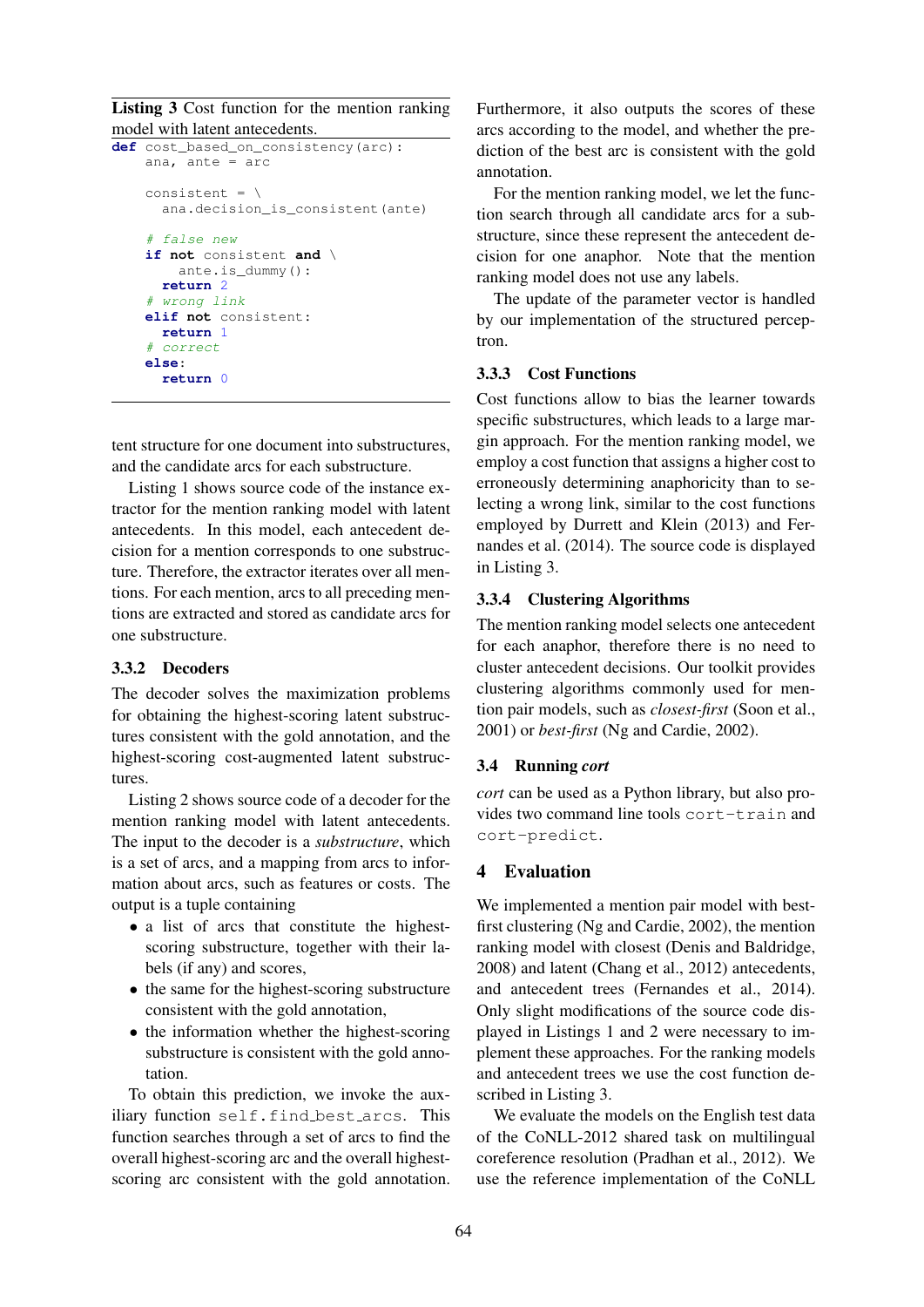| Model                      | <b>MUC</b> |       |             | ${\bf B}^3$                  |              |             | $CEAF_e$ |             |             |               |
|----------------------------|------------|-------|-------------|------------------------------|--------------|-------------|----------|-------------|-------------|---------------|
|                            | R          | P     | ${\bf F}_1$ | R                            | $\mathbf{P}$ | ${\bf F}_1$ | R        | $\mathbf P$ | ${\bf F}_1$ | Average $F_1$ |
|                            |            |       |             | CoNLL-2012 English test data |              |             |          |             |             |               |
| Fernandes et al. (2014)    | 65.83      | 75.91 | 70.51       | 51.55                        | 65.19        | 57.58       | 50.82    | 57.28       | 53.86       | 60.65         |
| Björkelund and Kuhn (2014) | 67.46      | 74.30 | 70.72       | 54.96                        | 62.71        | 58.58       | 52.27    | 59.40       | 55.61       | 61.63         |
| <b>Mention Pair</b>        | 67.16      | 71.48 | 69.25       | 51.97                        | 60.55        | 55.93       | 51.02    | 51.89       | 51.45       | 58.88         |
| Ranking: Closest           | 67.96      | 76.61 | 72.03       | 54.07                        | 64.98        | 59.03       | 51.45    | 59.02       | 54.97       | 62.01         |
| Ranking: Latent            | 68.13      | 76.72 | 72.17       | 54.22                        | 66.12        | 59.58       | 52.33    | 59.47       | 55.67       | 62.47         |
| <b>Antecedent Trees</b>    | 65.34      | 78.12 | 71.16       | 50.23                        | 67.36        | 57.54       | 49.76    | 58.43       | 53.75       | 60.82         |

Table 1: Results of different systems and models on CoNLL-2012 English test data. Models below the dashed lines are implemented in our toolkit.

scorer (Pradhan et al., 2014), which computes the average of the evaluation metrics MUC (Vilain et al., 1995),  $B^3$ , (Bagga and Baldwin, 1998) and  $CEAF_e$  (Luo, 2005). The models are trained on the concatenation of training and development data.

The evaluation of the models is shown in Table 1. To put the numbers into context, we compare with Fernandes et al. (2014), the winning system of the CoNLL-2012 shared task, and the state-ofthe-art system of Björkelund and Kuhn (2014).

The mention pair model performs decently, while the antecedent tree model exhibits performance comparable to Fernandes et al. (2014), who use a very similar model. The ranking models outperform Björkelund and Kuhn  $(2014)$ , obtaining state-of-the-art performance.

# 5 Related Work

Many researchers on coreference resolution release an implementation of the coreference model described in their paper (Lee et al., 2013; Durrett and Klein, 2013; Björkelund and Kuhn, 2014, inter alia). However, these implementations implement only one approach following one paradigm (such as mention ranking or antecedent trees).

Similarly to *cort*, research toolkits such as BART (Versley et al., 2008) or Reconcile (Stoyanov et al., 2009) provide a framework to implement and compare coreference resolution approaches. In contrast to these toolkits, we make the latent structure underlying coreference approaches explicit, which facilitates development of new approaches and renders the development more transparent. Furthermore, we provide a generic and customizable learning algorithm.

#### 6 Conclusions

We presented an implementation of a framework for coreference resolution that represents approaches to coreference resolution by the structures they operate on. In the implementation we placed emphasis on facilitating the definition of new models in the framework.

The presented toolkit *cort* can process raw text and CoNLL shared task data. It achieves state-ofthe-art performance on the shared task data.

The framework and toolkit presented in this paper help researchers to devise, analyze and compare representations for coreference resolution.

# Acknowledgements

We thank Benjamin Heinzerling for helpful comments on drafts of this paper. This work has been funded by the Klaus Tschira Foundation, Germany. The first author has been supported by a HITS Ph.D. scholarship.

#### **References**

- Amit Bagga and Breck Baldwin. 1998. Algorithms for scoring coreference chains. In *Proceedings of the 1st International Conference on Language Resources and Evaluation,* Granada, Spain, 28–30 May 1998, pages 563–566.
- Eric Bengtson and Dan Roth. 2008. Understanding the value of features for coreference resolution. In *Proceedings of the 2008 Conference on Empirical Methods in Natural Language Processing,* Waikiki, Honolulu, Hawaii, 25–27 October 2008, pages 294– 303.
- Anders Björkelund and Jonas Kuhn. 2014. Learning structured perceptrons for coreference resolution with latent antecedents and non-local features.